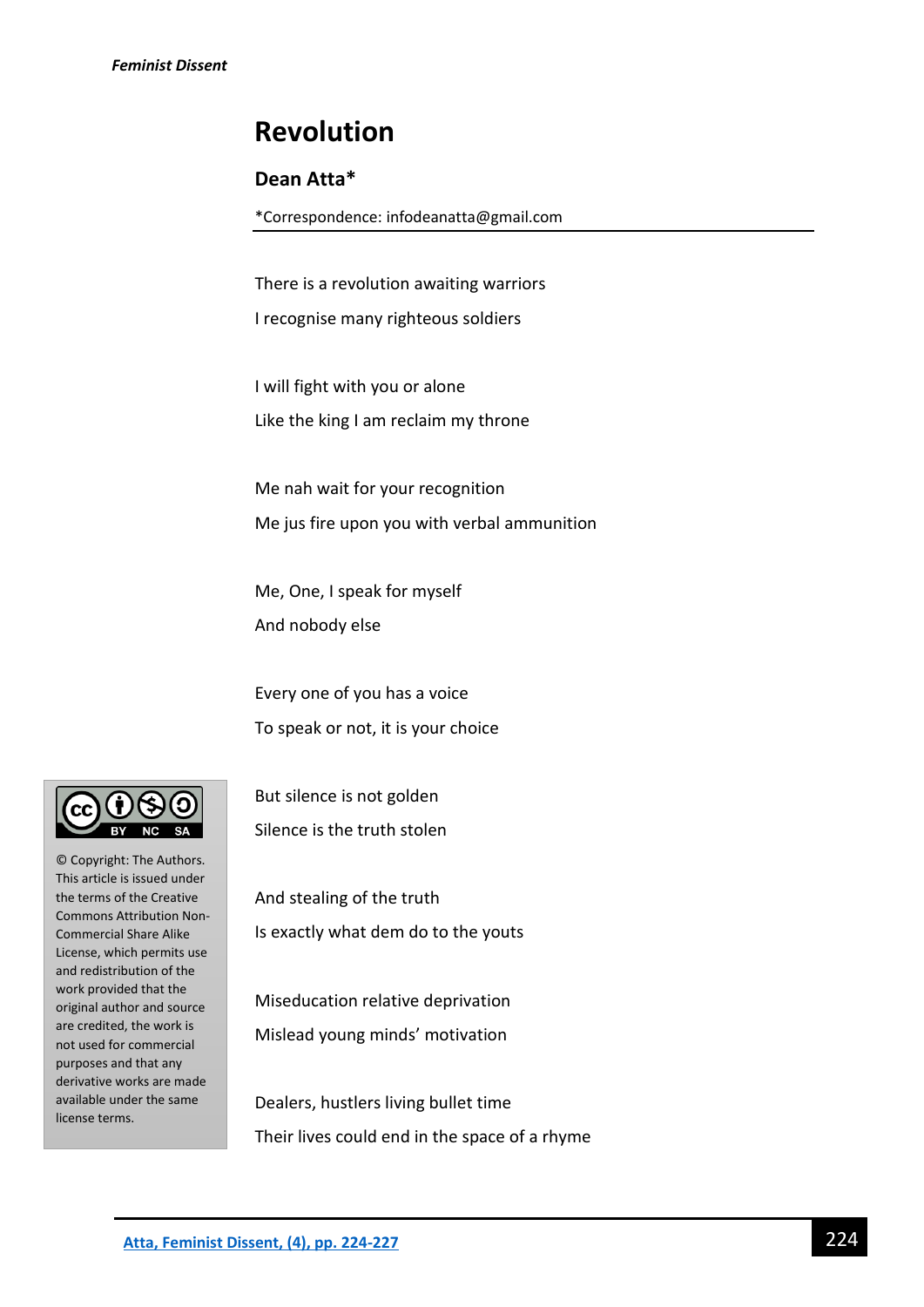## *Feminist Dissent*

They get all the attention While the good them get no mention

Young boys growing up with no direction No protection on his erection

Sowing his seeds But not fulfilling their needs

Young girls left to raise children alone No job and kicked out of home

On the benefit system Where you fill in forms and no one listens

Please listen up when I speak How many homeless you seen this week?

Begging for change I said begging for change

Don't just be a sympathiser See through the mist, be a realiser

See what has been done To brother, sister, daughter, son

The revolution a go come The revolution begins with one

But one is much stronger If he listens to those who've lived longer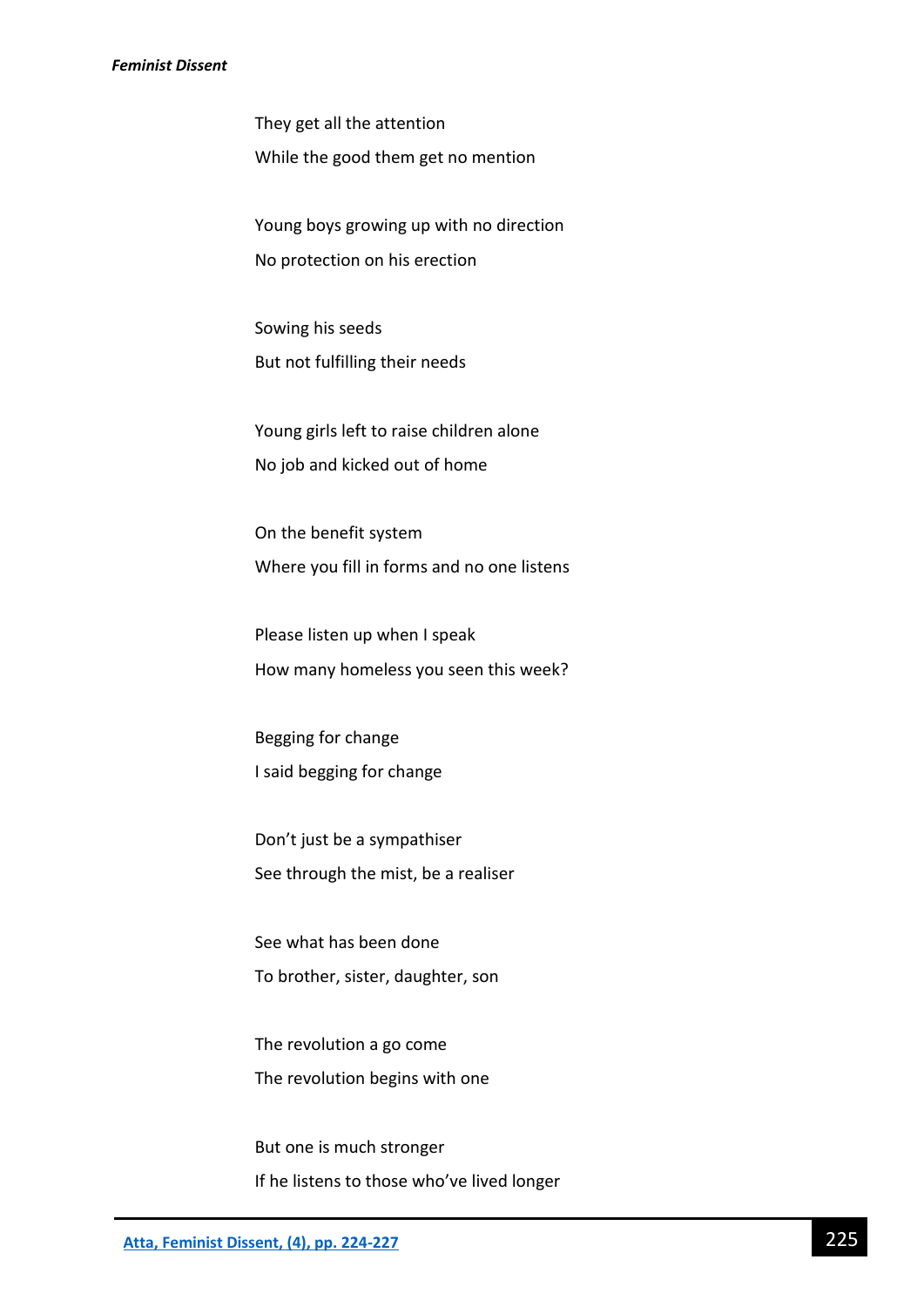## *Feminist Dissent*

Listen to the wisdom of the elders Dem want fi tell you if you want to know

When's the last time you saw your grandma or grandfather It's time to go

With an open mind and loving soul As a community, as a whole

There's so much to be told You think dem lost it cos dem got old

No, dem just stopped sharing Cos you done stopped caring

If you are now prepared to hear Revolution may begin this year

Go forth with what you have been told Tell young girl she's worth more than gold

Tell young boy what a man's about The truth nah whisper, the truth does shout

We are the revolution We are the solution

We hold the key And it begins with you and me

We are the revolution